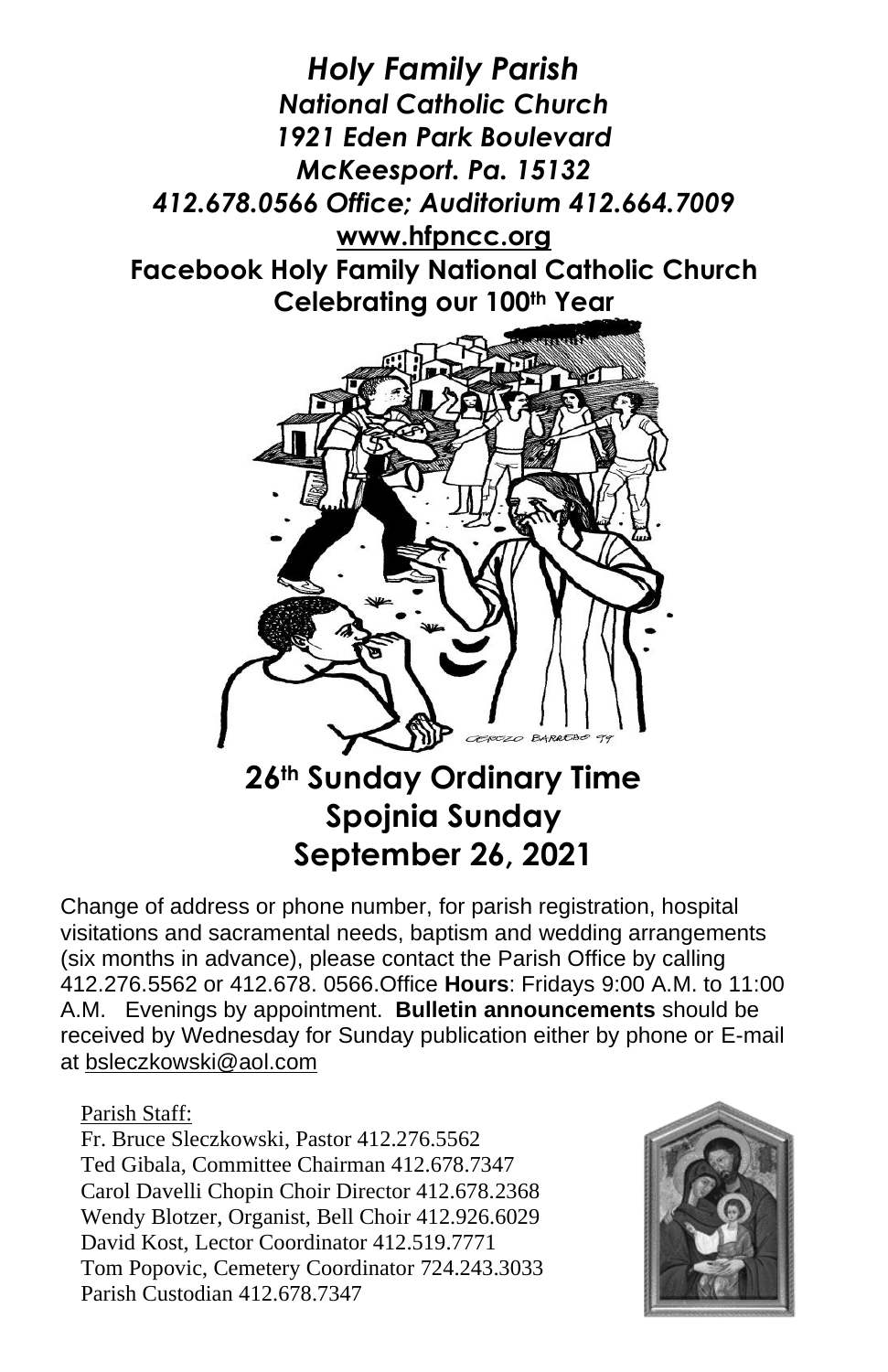#### **THIS WEEK**

#### **Sunday, September 26, 2021 26 Ordinary Time Spojnia Sunday**

Holy Mass 9:00 A.M. SOCL Classes 10:15 A.M. Holy Mass 11:00 A.M. *After the 9:00 A.M. Mass a coffee and doughnuts fellowship hour will be held hosted by Spojnia Branch 132 in the celebration of Spojnia Sunday. All are invited.*

**Sunday, October 3, 2021 27 Ordinary Time** Holy Mass 9:00 A.M. **+Peter Francis Flaherty** Int the Szatkowski Family; **+Warren Albeck** Int. Mrs. Mildred Kotulsky SOCL Classes 10:15 A.M. Holy Mass 11:00 A.M. **+Joseph Kijowski** (8th Ann,) Int Bozena Kijowski

#### **Banns of Marriage II**

Michael John Mayfield, son of John Mayfield and Barbara (Huemni) Mayfield and Angela Marie Jobes, daughter of George Jobes and Marlene (Russo) Jobes. The Sacrament of Marriage is scheduled for October 9, 2021

## **Holy Family 100th Anniversary Celebration**

On Sunday, October  $10<sup>th</sup>$ , the Solemnity of the Christian Family, we will celebrate our 100<sup>th</sup> Anniversary of Holy Family Parish with a Mass followed by opening the Time Capsule buried in front of the Church. A coffee and cake fellowship hour will follow where we can see what was placed in the time capsule. There will be only one Mass celebrated at 9:00 A.M. We also encourage memorabilia to be brought and be place in a new Time Capsule to be opened in 2071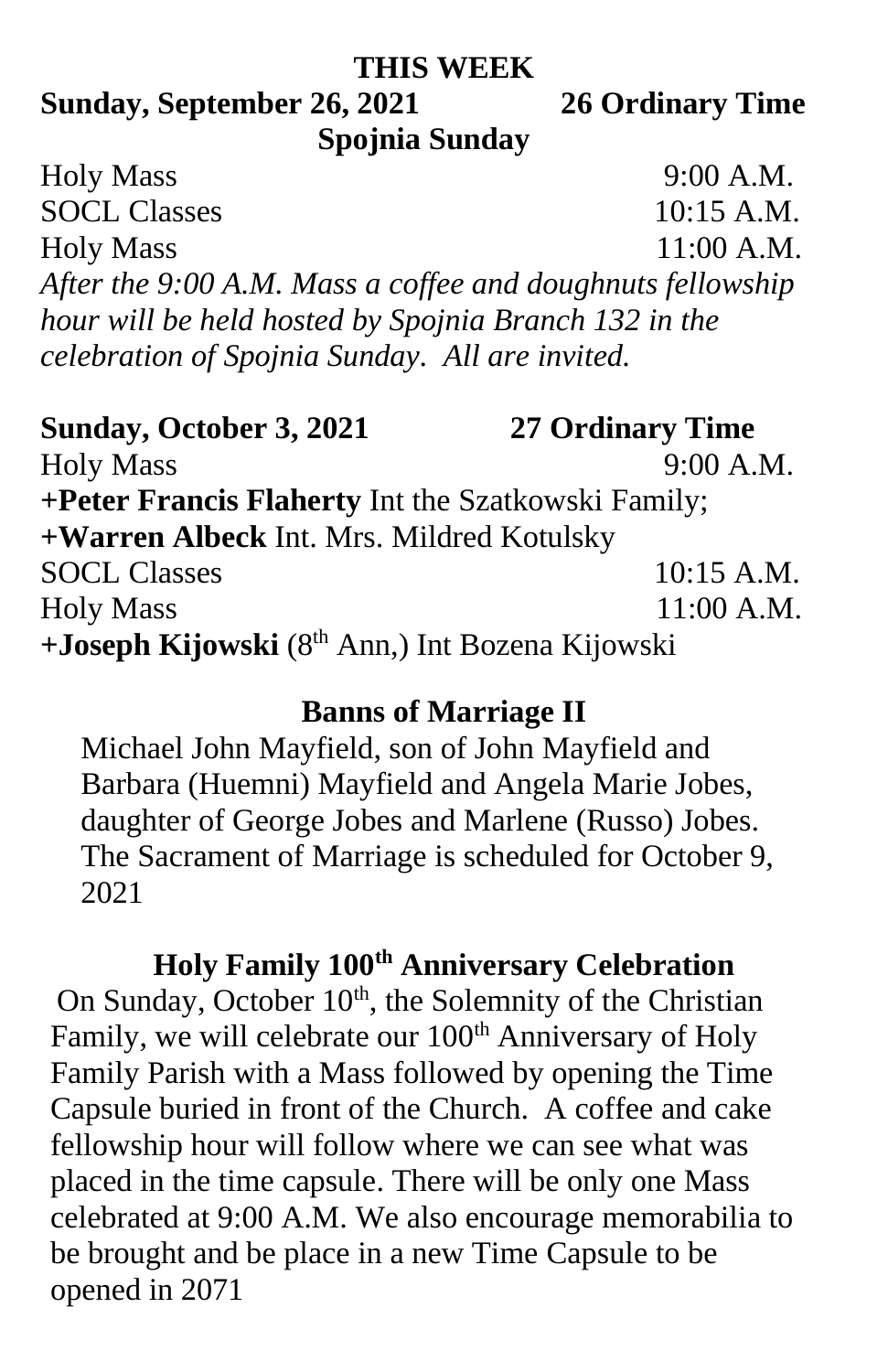#### **Thank You**

Words of thanks are extended to all who donated and supported yesterday's Craft & Vendor Sale. Special thanks to Kristen Korenoski for its coordination.

## **Baptism**

We welcome Elias Nelson and Easton James Canova into the Christian Catholic Faith with their baptism this afternoon.

## **Gospel Thought**

There is a peculiar type of pettiness that will not allow someone to do what others do (even if - or perhaps especially if - they are good at it) because they aren't part of the group, or club, or circle. Unless you wear the uniform, the badge or tie, you can't share in the work. When this is applied to doing good or following the Lord, it seems even more petty than ever: if someone does a good thing, does it matter that she or he is not a Catholic? The words of the Lord, "Anyone who is not against us is for us," should be taken to heart this Sunday. Let us recognize anyone who helps the poor, serves peace and justice, does what the Lord Jesus wants as our co-worker, whatever the 'label' they work under.

| S            | т | b.<br>S | N |   | A | G | Α | S | S | <b>MASTER</b>                   |
|--------------|---|---------|---|---|---|---|---|---|---|---------------------------------|
| Ļ            | A | W       | о | R |   | A | E | L | E | <b>DEVILS</b>                   |
| I            | ı | S       | в | А | E | M | L | L | s | <b>WATER</b>                    |
| $\mathsf{V}$ | N | V       | M | R | т | T | c | E | E | <b>REWARD</b><br><b>MIRACLE</b> |
| E            | S | E       | E | A | E | A | A | н | R | <b>NECK</b>                     |
| D            | R | A       | W | E | R | т | т | W | т | <b>HELL</b>                     |
| E            | K | E       | N |   | v | I | s |   | S | <b>OBSTACLE</b>                 |
| I            | C | E       | M | M | A | L | B | A | A | <b>MILLSTONE</b><br>LAME        |
| V            | E | R       | ı | F | A | W | о | R | M | <b>FAITH</b>                    |
| E            | N | ٥       |   | S |   | L |   | M | E | <b>WORM</b>                     |